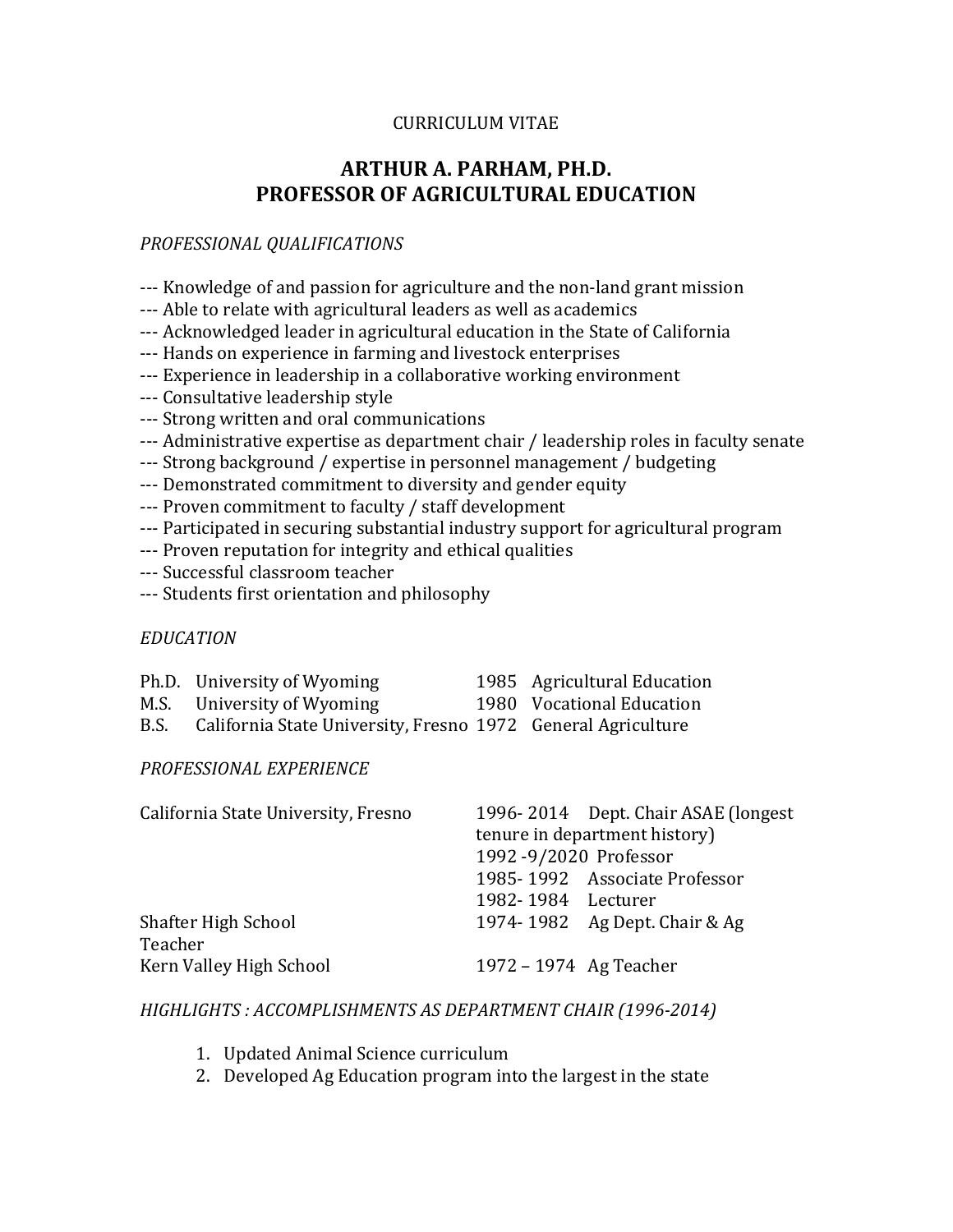- 3. Received NCATE accreditation for the single subject agriculture curriculum program.
- 4. Expanded student contact hours in the department from 89 full time equivalent students in 1996 to the present 260 Full- time Equivalents.
- 5. Majors in the department went from about 180 students to the current 625 over the same period.
- 6. Garnered approval of an MS degree in a special major to restart the graduate program then facilitated the conversion to a stand alone MS in Animal Science degree.
- 7. Reinstated poultry courses using a part-time instructor.
- 8. Poultry industry stepped up to donate new production facilities and to pay all costs of production for a commercial/ teaching and research facility. Facility \$400,000 annual production costs \$600,000 estimate.
- 9. Provided support for the California Animal Nutrition Conference to host industry functions on the campus.
- 10. Responsible for overseeing the department budget and insuring that it continues to operate in the black on a consistent basis.
- 11. Converted Agricultural Education summer contracts to grant funding since 2000. Annual \$50,000 est. savings to state budget.
- 12. Increased grant funding for the Ag Education program by 200% since 2000.
- 13. Increased department faculty position from 8 to 13.
- 14. Established one of the first NCAA Women's Equestrian Teams in the nation.
- 15. Increased industry internships available to students
- 16. Developed a funding source for the ASAE Livestock Judging Team.
- 17. Facilitated the support and use of graduate students as laboratory instructors in the department
- 18. Garnered financial assistance for a few graduate student assistantships
- 19. Improved department relationships with Fresno State Agricultural Foundation Board of Directors.

# *INDUSTRY RELATIONSHIPS*

# **Industry Support for ASAE Program 1996 – under my leadership**

- --- \$400k for Diary Program
- --- \$200k of in-kind donations for Feed Mill
- --- \$400k for Poultry Facility
- --- \$750k endowment for Ag Education scholarships
- --- \$600k annual support for Poultry Production Enterprise for faculty and students
- --- \$500k to quarter horse unit to defray non-feed expenses
- --- \$200k in kind donation of semen to quarter horse unit
- --- \$2500 to award endowment of Rodeo scholarship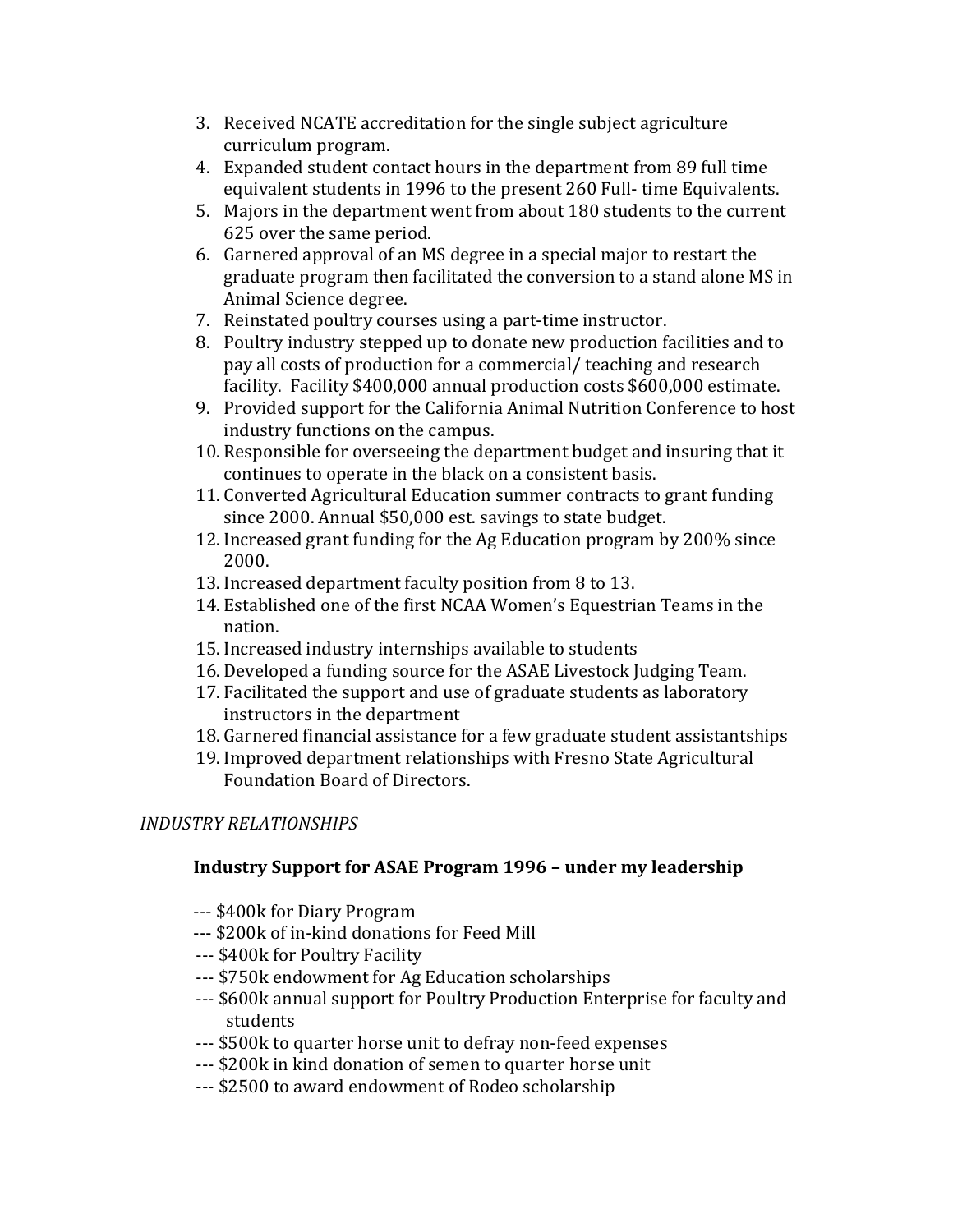--- \$50,000 Engine donations for Ag Mechanics from Kubota Tractor Corporation 

- --- Numerous donations of horses to Agricultural Foundation
- --- Ag Education grants increased from \$7,500 in 1999 to almost \$900,000 from 2000 to present.

### **Industry experiences :**

Production animal enterprise in the following species: Beef, sheep, swine, dairy and horses as well as managing a feed mill.

Managed a High School Farm where alfalfa, cotton, corn, forage crops, grapes and almonds were established and grown and marketed with a student workforce. 

Operated a small herd of purebred Hereford cattle until 2020.

Able to relate to industry leaders from practical experience.

### **Industry Affiliations**

 California Farm Bureau, member Fresno County Farm Bureau, member California Cattlemen's Association, member American Herford Association, member, national delegate 2006 California Nevada Polled Hereford Assn., member, director, Vice President Fresno State Alumni Association, Life Member University of Wyoming Alumni Association, Life Member Ag One Foundation, Sustaining Member National Intercollegiate Rodeo Association Alumni member California Grain & Feed Association, institutional member

#### **Industry Recognition**

Teacher of Excellence Award, California Ag Teachers Assn. 2019 Teacher of Teachers Award, California Ag Teachers Assn. 10 Gold, 5 Silver Honorary American Farmer Degree, National FFA Association, 2004 Honorary State Farmer Degree, California FFA Association, 1995 Thirty Minute Award, California Agriculture Teachers Assn., 1994, 1999

# *UNIVERSITY LEADERSHIP*

# **Jordan College of Agricultural Sciences and Technology**

Dean's Administrative Council 1994 - present California FFA State Conference committee, Advisor 1994 - 2017 FFA Field Day Committee, Advisor 1985 - 2018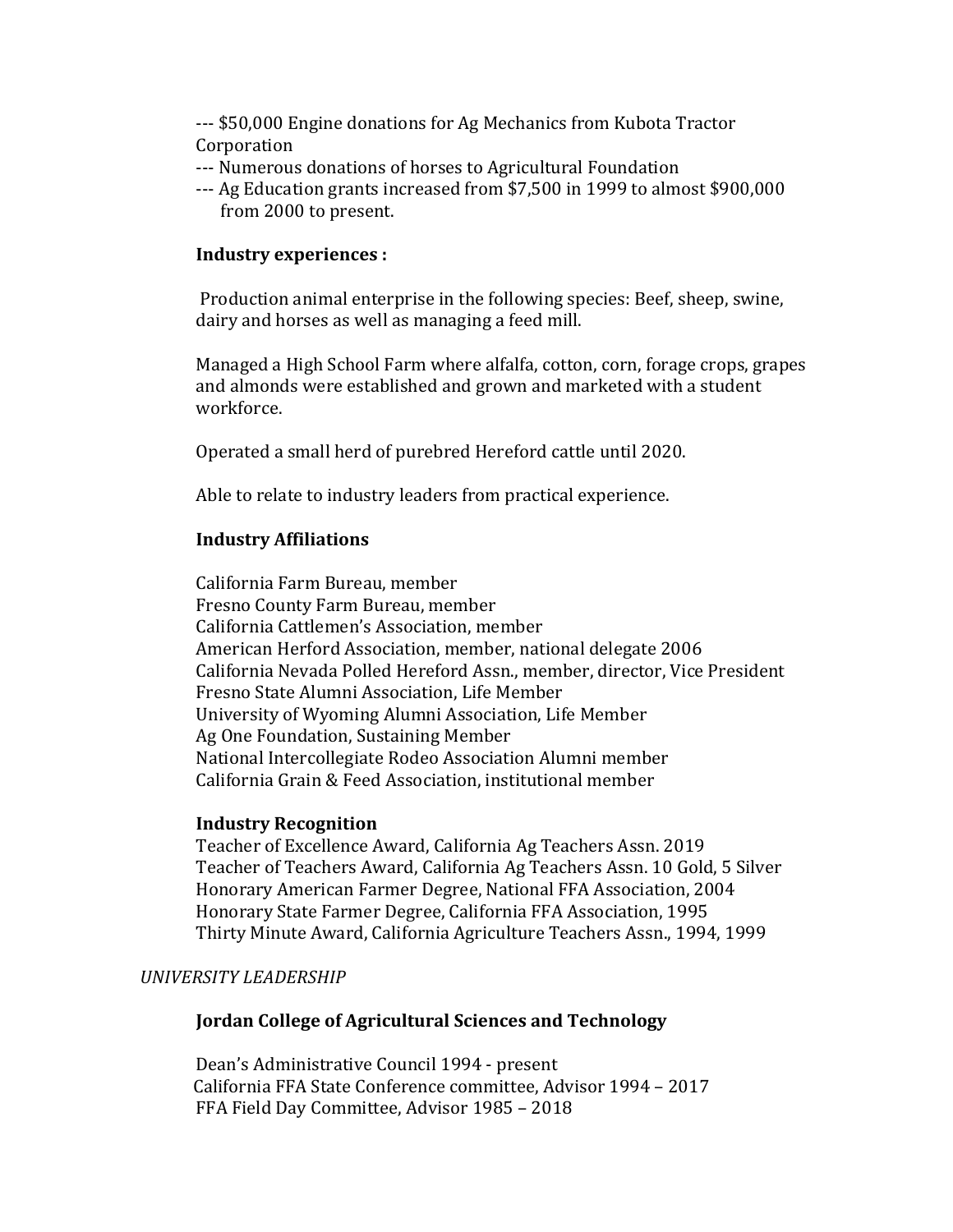JCAST Budget Committee, member 2006 – 2014, Chair 2008 – 2016 University Ag Laboratory Committee, 1996-2010 Chair- 2002-2004 Oversight of Animal Science Enterprises, as chair, 1996-2010 Faculty Executive Committee, member 1997- 2000, chair 1997-1998 Search Committee Plant Science Dept. Ag Mechanics 2000 Search Committee Plant Science Dept. Entomology 2000 Search Committee Viticulture & Enology Chair, member 1999 JCAST Governance Committee, member & chair 1996 Search Committee Associate Professor of Meat Science, Dept. of Animal Sciences and Ag Education, 2004

### **Department Leadership**

Department Chair, Animal Sciences and Agricultural Education, 1996-present Search Committee Dairy Science, Dept. of Animal Sciences and Ag Education, 1997 Search Committee Head Teacher Educator, Dept. of Animal Sciences and Agricultural Education, chair 2000 Search Committee Lecturer in Ag Education, Department of Animal Sciences and Ag Education, 1999 Fresno State Rodeo Team/Club Advisor & Coach 1996 - 2018 Search Committee Lecturer in Mechanized Agriculture, Dept. of Plant Sciences, 2007 Search Committee Assistant Professor of Food Science, Dept. of Food Science and Nutrition, 2008 Search Committees Assistant Professor of Nutrition, Dept. of Food Science and Nutrition, 2010 Feed Mill Enterprise Manager, 1989-1992 Rodeo Unit Enterprise Manager 1996-2018 Quarter Horse Enterprise Manager Interim, Jan 2013- July 2014 College of Ag Scholarship Program Coordinator, 1982 -1985 College of Agriculture Recruitment Coordinator, 1982-1984 and 1985-1989

#### **Campus‐wide Leadership Responsibilities**

University Council of Chairs, 1996-2014 5 year Review Committee for Athletic Director, member 2012 Faculty Mentoring Program, 2000 - 2010 University Budget Committee, member, 2004 -2014 University Advancement Committee, member 1998 - 2004, chair 2002-2006 University Personnel Committee, member, 1990- 2004, chair 1992-2004 Fresno State Alumni Assn. Board, member 2004-2010 University Committee on Land Use on the Farm Laboratory, member 2001 Extended Executive Committee University Academic Senate, member 1996-2004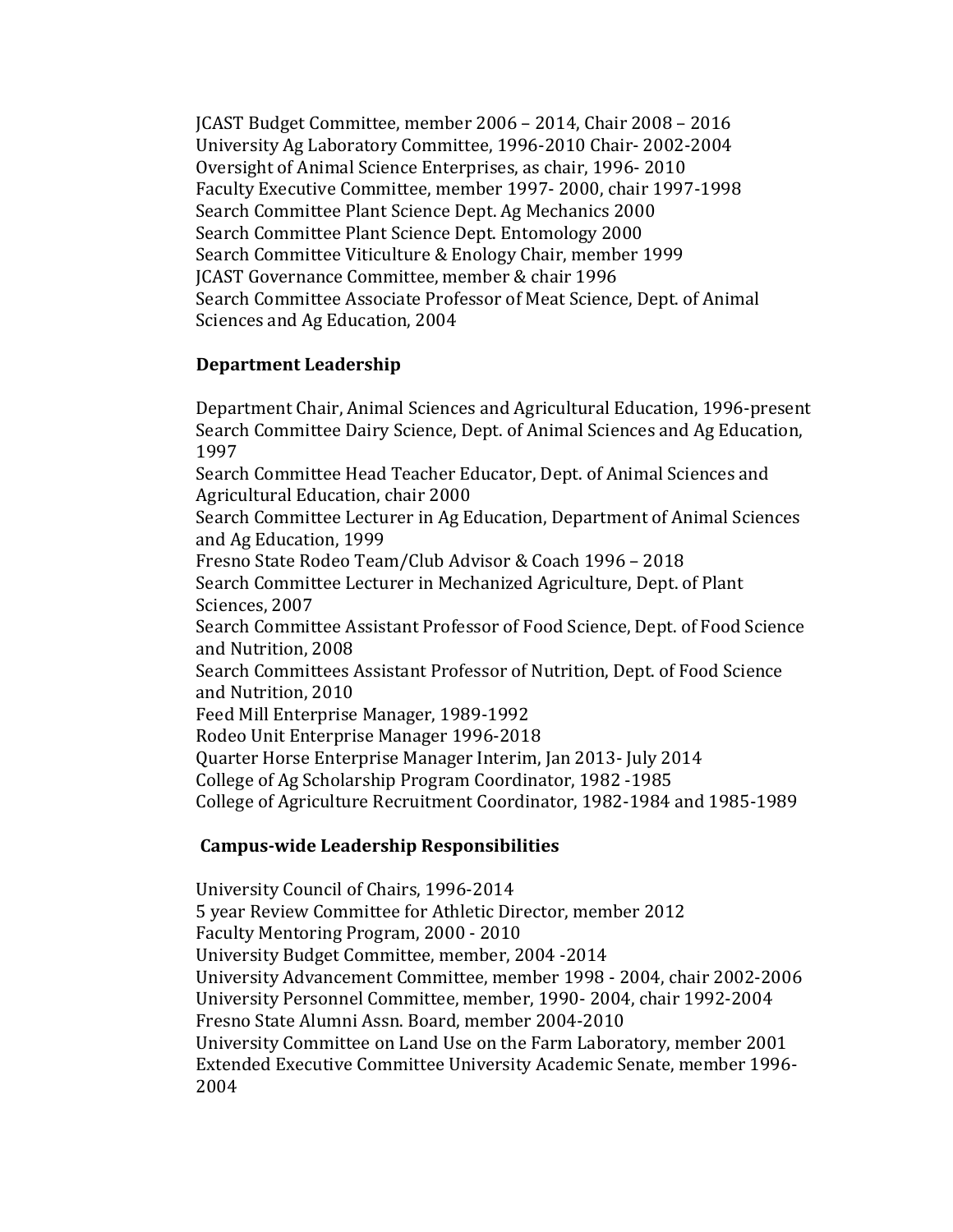Search Committee for Director of Human Resources, 2000 Search Committee for Dean of Engineering, member 1999 Search Committee for Associate Provost for Academic Affairs, member 1998 Committee on Women's Equestrian Team, member 1996 Search Committee for Assoc. Provost for Academic Affairs, member 1993

#### **Grants**

California Department of Education, AG Education Pre-service Grant, \$7,500, 2000 

California State Department of Education, Pre-service Ag Ed Grant, \$1,400, 1999 

California Technology Institute, Perceived Quality of Pre-service Training Among California Agriculture Teachers: A Comparison of Graduates from the 5 approved specialist programs. \$600, 1991

Community College Project - California Community College Chancellor's Office, \$40,000, 1989

Netherlands Project, National Future Farmers of America Foundation, \$8,000, 1987

Perceived Quality of Pre-Service Training Among California Vocational Agriculture Teachers: A Comparison of Land Grant and Non-Land Grant Graduates. \$600, 1984 

#### **Consulting**

Commission on Teacher Credentialing Program Review for Cal Poly State University, consultant 2007

Team Leader-Commission on Teacher Credentialing-Program Review for University of California, Davis, consultant, 1993

Far West Laboratories: Project for writing scenarios as competency tests for secondary Agriculture programs in California, 1992, \$400.

Expert witness, Citizens vs. Kern High School District, Fall 1984, \$400.

West Hills College Advisory Committee, member 2000-2004

Reedley College Agricultural Advisory Committee, member 1998-2018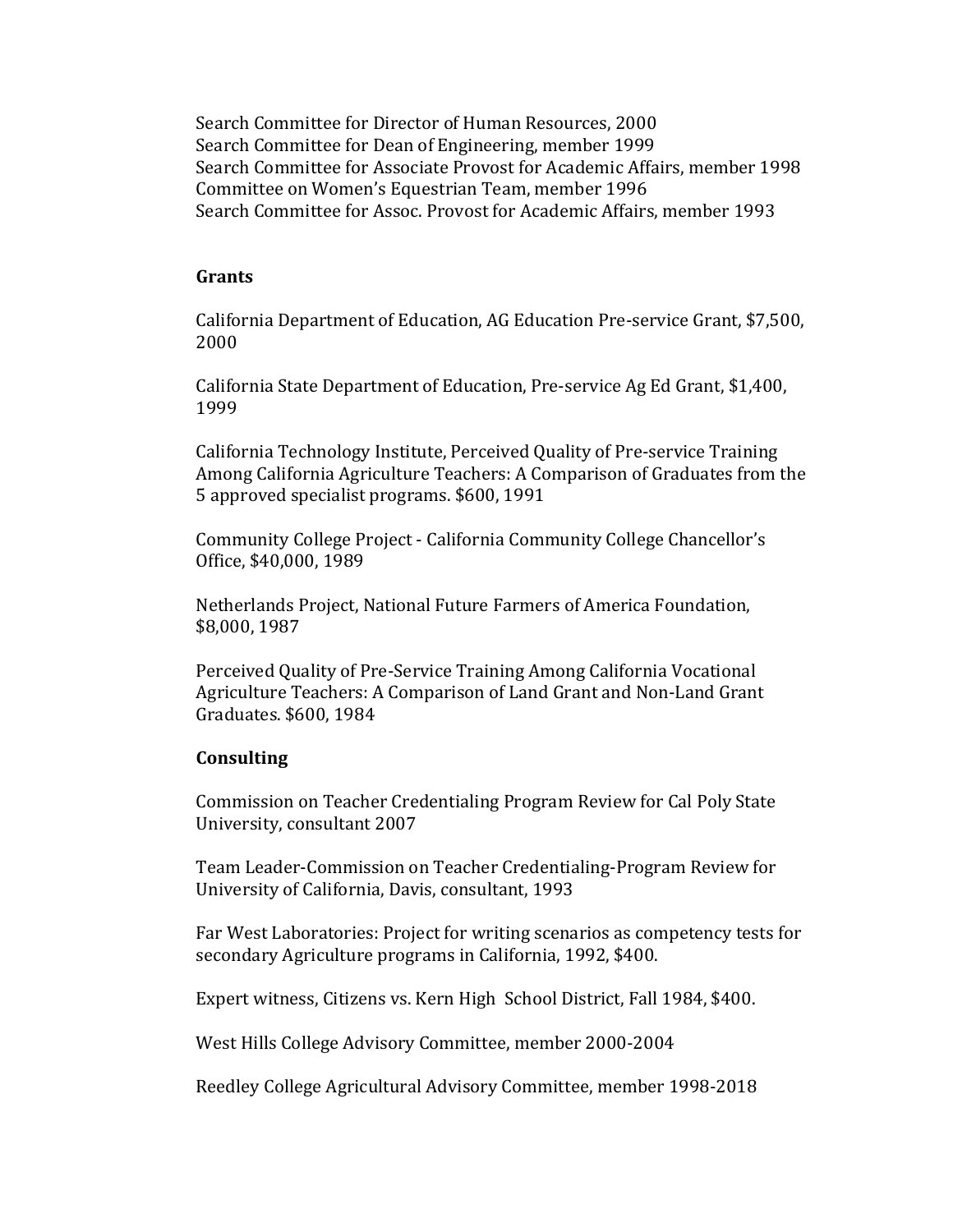McFarland High School Agricultural Advisory Committee, member 1995 -2005 Parlier High School Agricultural Advisory Committee, member 2008-2012, chair 2008 ‐2009 

### **Awards University**

Faculty Making a Difference, 2011 University Service Award 2004 Outstanding Club Advisor Award, 2004

### Awards **College**

JCAST Outstanding Service Award, 2004 FFA Field Day Dedication, 1993

### **Professional & Academic Associations**

National Association of Agricultural Educators California Agricultural Teachers Association American Vocational Association National Education Association Alpha Gamma Rho Fraternity, Alpha Sigma member; Advisor 1997-1999

# *CLASSROOM EXPERIENCE*

| <b>EHD 161</b>     | <b>Classroom Methods</b>          | 3 units  |
|--------------------|-----------------------------------|----------|
| <b>EHD 155A</b>    | <b>Beginning Student Teaching</b> | 4 units  |
| <b>EHD 154A</b>    | Seminar                           | 1 unit   |
| <b>EHD 155B</b>    | <b>Final Student Teaching</b>     | 10 units |
| Agri 280           | Seminar                           | 3 units  |
| Agri 281           | Problems in Ag Ed                 | 3 units  |
| Me Ag 1            | <b>Shop Skills</b>                | 3 units  |
| Me Ag 114          | Small Gas/Diesel Engines          | 3 units  |
| Ag Ed 50           | <b>Early Experience</b>           | 2 units  |
| Ag Ed 189          | <b>Shop Methods</b>               | 3 units  |
| Ag Ed 150          | Technology & Resources            | 3 units  |
| Ag Ed 187          | Organization & Admin of Ag Ed     | 3 units  |
| Ag Ed 115          | <b>FFA Activities</b>             | 2 units  |
| ASCI<br>1          | Intro to Animal Science           | 3 units  |
| ASCI<br>67         | Animals & Society                 | 3 units  |
| <b>ASCI</b><br>183 | Fitting & Showing                 | 2 units  |

Arthur A. Parham curriculum vitae